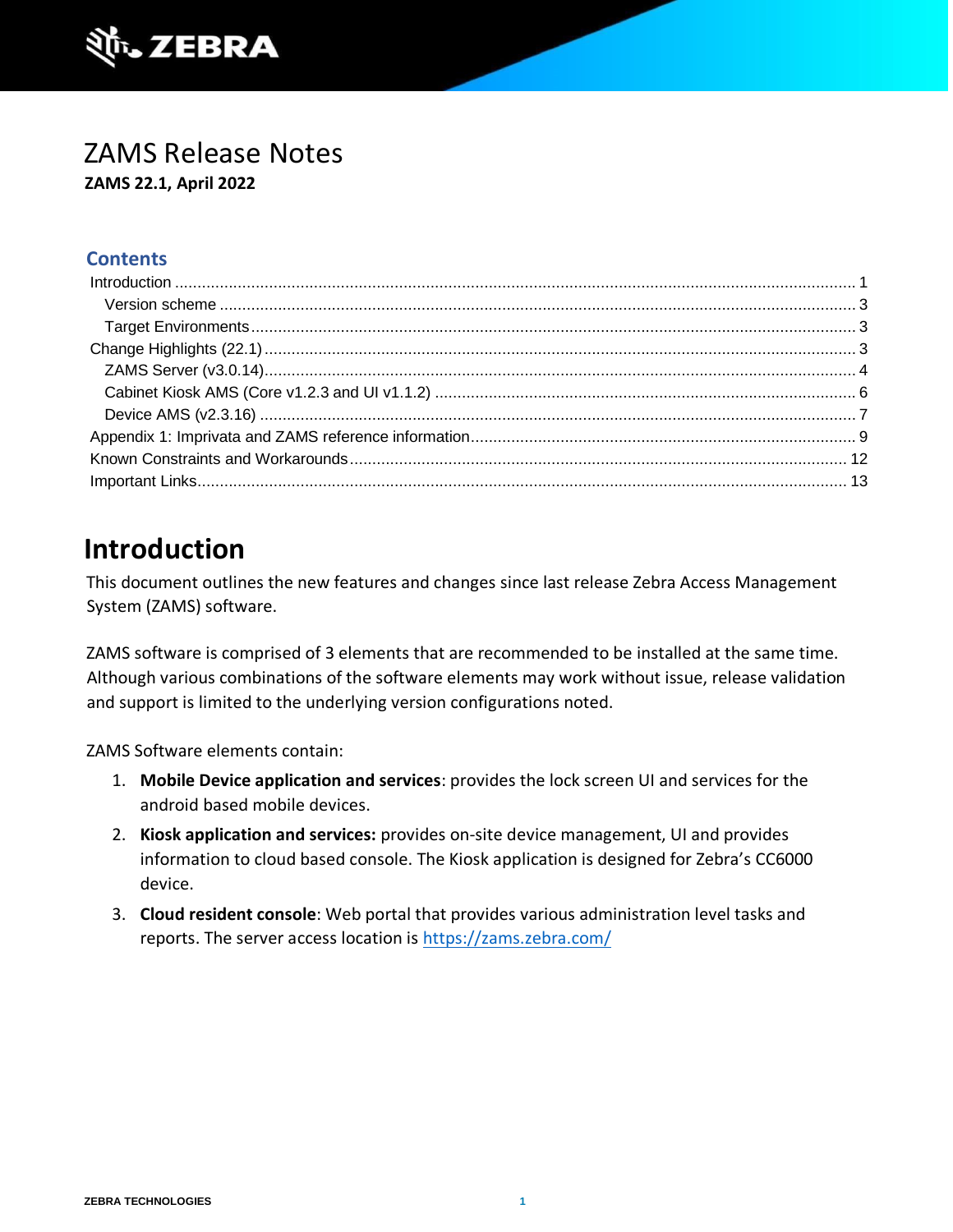

The following is an explanation of the files distributed in this release.

#### ZAMS SW release components

| Item                                                   | Area                          | <b>Description</b>                                                                                                                                                                                                                                                                                                     |
|--------------------------------------------------------|-------------------------------|------------------------------------------------------------------------------------------------------------------------------------------------------------------------------------------------------------------------------------------------------------------------------------------------------------------------|
| AMS Server (URL)<br>https://zams.zebra.com             | Portal                        | ZAMS (cloud) Portal                                                                                                                                                                                                                                                                                                    |
| <b>AMS Core APK</b>                                    | Kiosk                         | Core services APK for CC6000 to operate AMS                                                                                                                                                                                                                                                                            |
| <b>AMS UI APK</b>                                      | <b>Kiosk</b>                  | UI APK for CC6000 user interface                                                                                                                                                                                                                                                                                       |
| <b>AMS Device APK</b>                                  | Mobile<br>Device              | APK for mobile devices in AMS application                                                                                                                                                                                                                                                                              |
| dwprofile_AmsDevice.db                                 | Mobile<br>Device              | Part of the Auto-install files.<br>DataWedge profile for AMS application device<br>registration.                                                                                                                                                                                                                       |
| dwprofile_amsPin.db                                    | Mobile<br>Device              | Part of the Auto-install files.<br>DataWedge profile for AMS application PIN<br>scanning.                                                                                                                                                                                                                              |
| ZamsAutoInstall.zip                                    | Kiosk and<br>Mobile<br>Device | Supporting files and documentation used to<br>automate installation or deploy via EMM and set<br>permissions that may not exposed via the OS UI.<br>See Autoinstall guide in zip file for details.                                                                                                                     |
| mac_randomization.xml and<br>mac_randomization_xxx.pdf | kiosk                         | Part of the Auto-install files.<br>Supporting file used to turn off an OS setting via<br>MX that randomizes the MAC address of the Wi-<br>Fi network. Not having this option disabled<br>impacts the static IP requirement of the kiosk<br>The PDF file is a scannable Stage Now barcode<br>that applies the xml file. |
| AmsDeviceRemove.xml and<br>AmsDeviceRemove_xxx.pdf     | device                        | Part of the Auto-install files.<br>Supporting file used to ease the removal of the<br>device APK since it is a device admin type<br>application.<br>The PDF file is a scannable Stage Now barcode<br>that applies the xml file                                                                                         |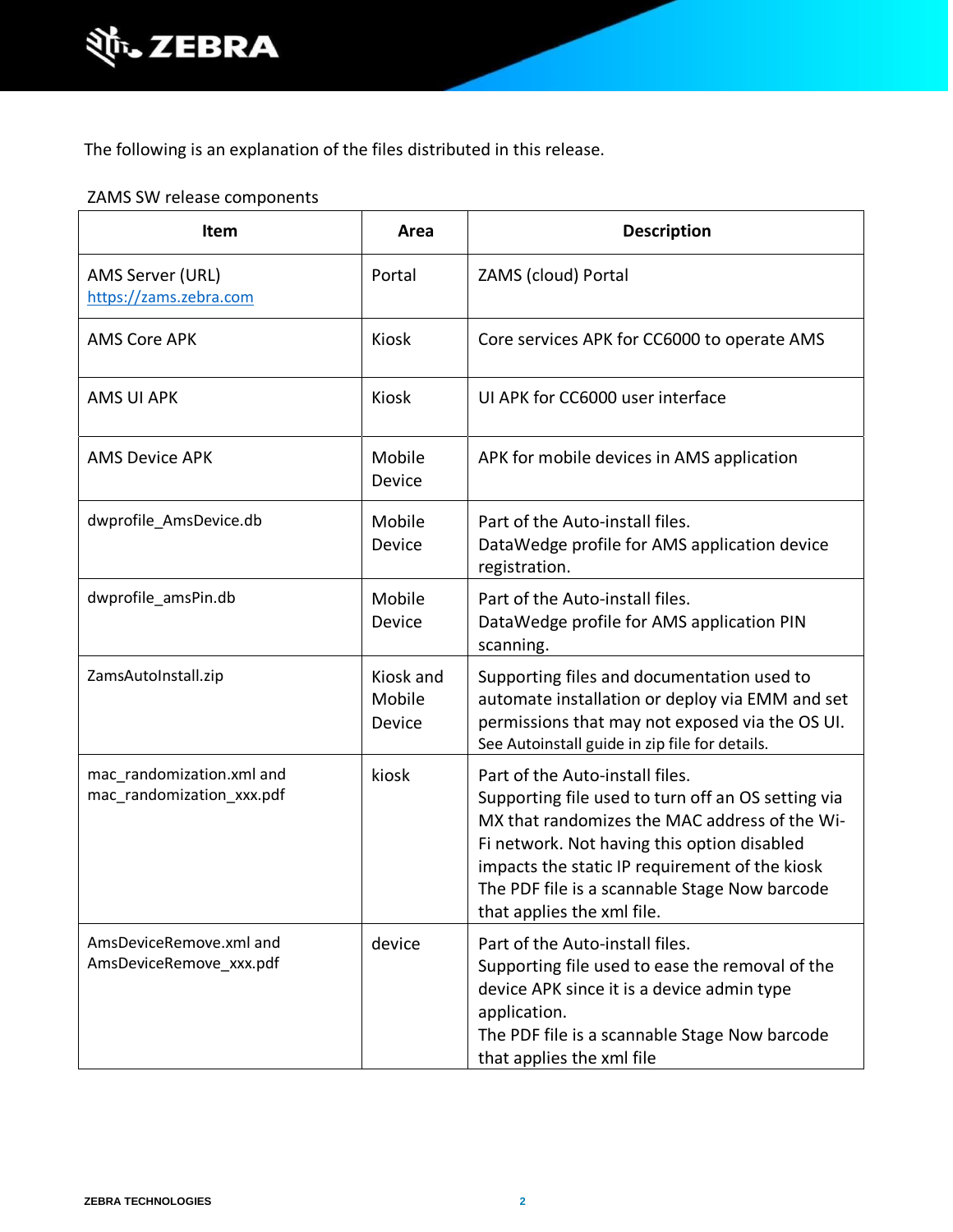

### <span id="page-2-0"></span>**Version scheme**

As a part of continual development and maintenance, it is highly recommended scheduled installation updates are planned for. Currently AMS releases major updates on a quarterly basis.

The versioning scheme for ZAMS software documentation is as follows:

#### <wy>.<pi>.<rel#><suffixes> where

- **<yy>** is the 2-digit year of release
- <pi> is the major product increment number of the release. Typically, there are 4 major incremental releases to correspond to 4 quarterly scheduled releases.
- **<rel#>** is the incremental release number since last product increment. This number is updated to note a change to collection of release elements.
- **<suffixes>** are optional text characters used to denote a branched set of changes from a baseline release. It is typically used to denote hot fixes or custom changes of a release

### <span id="page-2-1"></span>**Target Environments**

ZAMS supports the following target environments

- All Zebra GMS and Non-GMS Android M devices and later
- Non-Zebra Android devices support for Android M and later but does not include Zebra Value Add (ZVA) compatibility such as MX, DataWedge, StageNow, etc. This generally means the following may not be supported if the desired ZVA equivalent feature is not specifically integrated into the ZAMS application on a case-by-case basis.
	- o Vendor specific scanning or API support
	- o OEM specific OS restrictions (e.g., serial number and permissions setting access)
- Exceptions
	- o Mobile devices with external power packs. Support on a case-by-case basis.

#### **Kiosk**

 $CC6000$  (Android  $O+$ )

#### **Portal UI**

• Chrome desktop version 9 or later

# <span id="page-2-2"></span>**Change Highlights (22.1)**

This is a regularly scheduled Product Increment (PI) release.

#### **Updates in this release**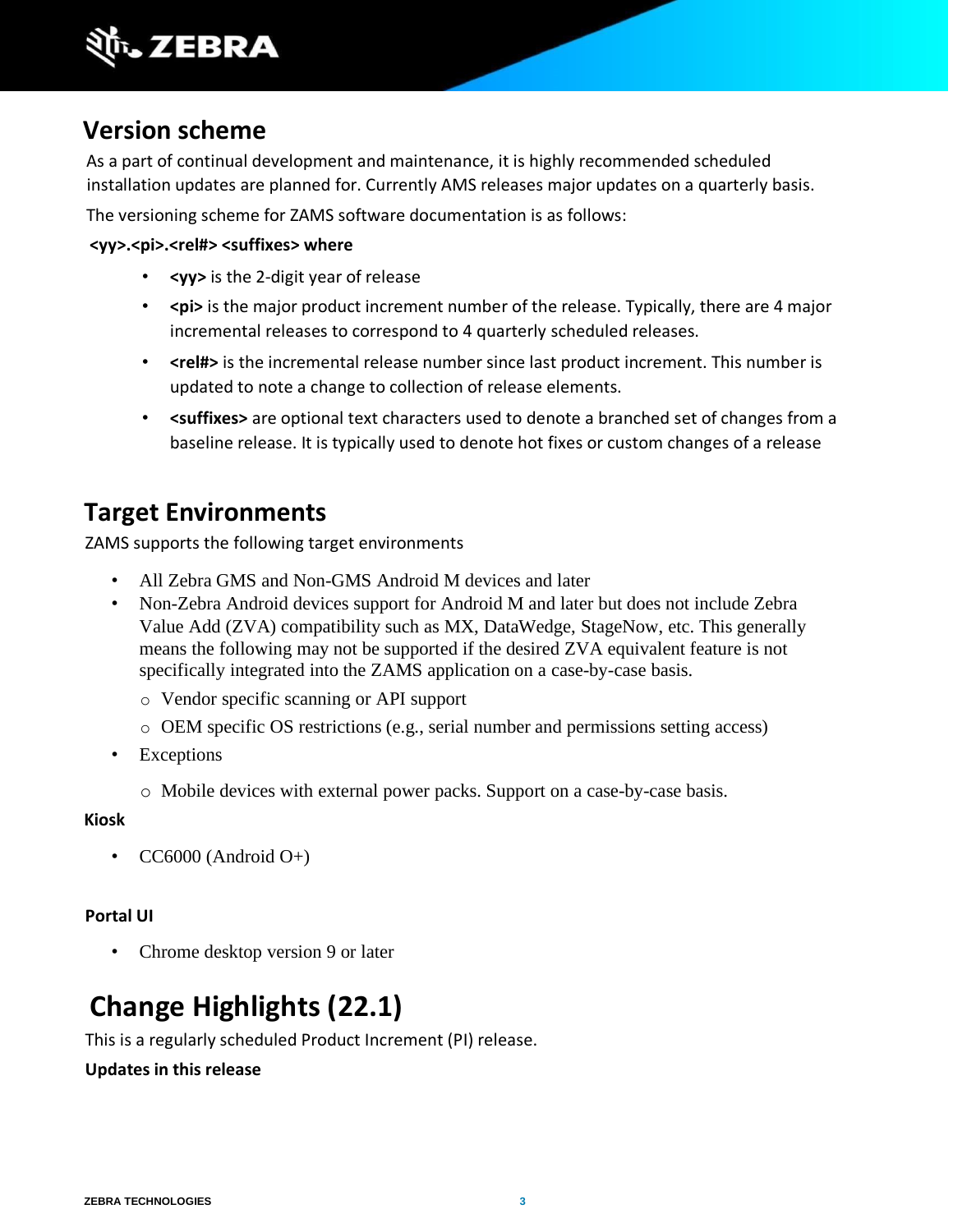

- AMS Server (v3.0.14)
- Kiosk AMS (Core v1.2.3 and UI v1.1.2)
- Device AMS (v2.3.16)

### <span id="page-3-0"></span>**ZAMS Server (v3.0.14)**

The following changes have been made to the ZAMS server (posted earlier)

- 1. Privacy policy URL added to the footer sections of the web pages.
- 2. Missing device report

# Accessible via **Reports / Missing Devices**

Select the desired Site & Cabinet – List of missing Device will be displayed.

Missing Devices Report

|                  | PureLogics         | $\checkmark$<br><b>Quality Assurance</b> |              | wizxty<br>$\checkmark$          | Show<br>$\checkmark$ |                      |             |
|------------------|--------------------|------------------------------------------|--------------|---------------------------------|----------------------|----------------------|-------------|
|                  |                    |                                          |              | <b>List of Missing devices:</b> |                      |                      |             |
| $\boldsymbol{r}$ | <b>Device Name</b> | Cab. Id/Serial                           | <b>Alias</b> | <b>Last Status Update</b>       | <b>User Name</b>     | <b>Status Reason</b> | Last User   |
| 33102            | 170625225D0104     | 862/170625225D0104                       |              | 04-Nov-2021 18:56:01            |                      | NOT_RETURNED         |             |
| 33105            | 18083522500916     | 862/18083522500916                       |              | 15-Oct-2021 20:40:57            |                      | COMMUNICATION LOST   |             |
| 33422            | 20342522504734     | 862/20342522504734                       | Albert       | 04-Nov-2021 20:10:51            |                      | NOT_RETURNED         |             |
| 79899            | 20323522503223     | 862/20323522503223                       | Scott        | 14-Dec-2021 16:55:42            |                      | COMMUNICATION_LOST   | James Scott |

To view the detailed history for any device of selected cabinet starting from the last successful login just click on the Device Name or Serial Number. A window will pop up with detailed history of the last successful logins for that device.

|          | <b>Missing Devices Report</b> |                |                    |                 |                                         | Missing device history from last successful login |                             |                  |                       |                                |           |
|----------|-------------------------------|----------------|--------------------|-----------------|-----------------------------------------|---------------------------------------------------|-----------------------------|------------------|-----------------------|--------------------------------|-----------|
|          | PureLogics                    | User<br>Name   | <b>Device Name</b> | Cabinet<br>Name | <b>Previous</b><br><b>State</b><br>Time | <b>Previous</b><br><b>State</b>                   | New<br><b>State</b><br>Time | <b>New State</b> | $\tilde{\epsilon}$    |                                |           |
|          |                               | James<br>Scott | 20323522503223     | wizxty          | 14-Dec-<br>2021                         | IN_USE                                            | 14-Dec-<br>2021             | ON_CHARGE        |                       |                                |           |
| $\theta$ | Device Name                   |                |                    |                 | 16:55:19                                |                                                   | 16:55:42                    |                  |                       | Status Reason                  | Last User |
| 33102    | 170625225D0104                |                | 20323522503223     | wizxty          | 14-Dec-<br>2021                         | ON_CHARGE                                         | 14-Dec-<br>2021             | <b>MISSING</b>   | COMI                  | NOT_RETURNED                   |           |
| 33105    | 18083522500916                |                |                    |                 | 16:55:42                                |                                                   | 16:55:42                    |                  |                       | <b>IMUNICATION LOST</b>        |           |
| 33422    | 20342522504734                | $\leftarrow$   |                    |                 |                                         |                                                   |                             |                  | $\blacktriangleright$ | <b>NOT RETURNED</b>            |           |
| 79899    | 20323522503223                |                |                    |                 |                                         |                                                   |                             |                  | <b>Q</b> Cancel       | <b><i>IMUNICATION_LOST</i></b> |           |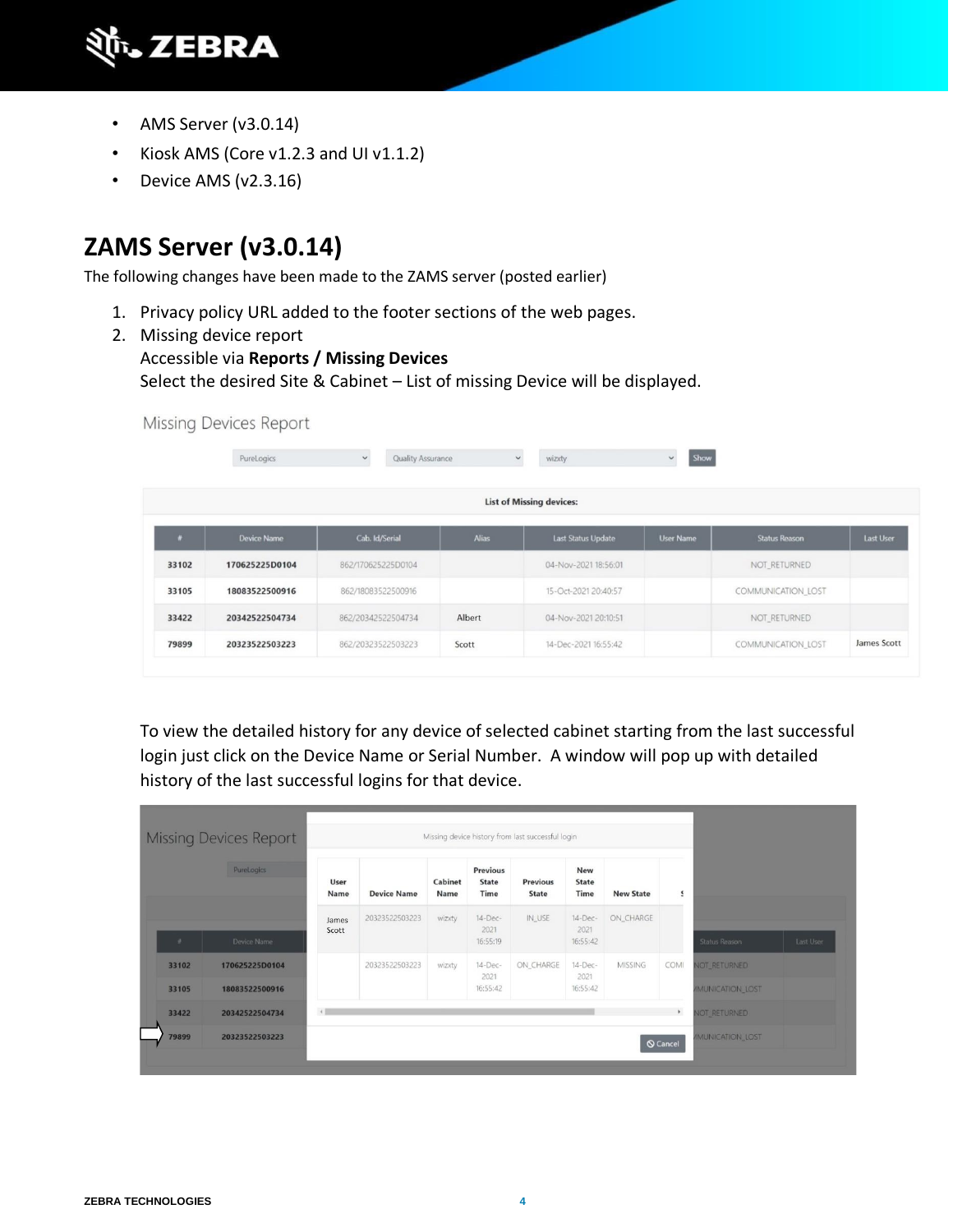

- 3. Scheduled Notification Configuration Setup a scheduled notification via **Configuration / Notification-Configuration**
	- a. Click on "**+Add a new Configuration**"

| b. Enter Required Fields: |
|---------------------------|
| Email:                    |
| Company:                  |
| Site:                     |
| Select Status Reason:     |
|                           |

**c. To set Scheduled Notification: Check Scheduled Notifications Alert**  Select the desired Scheduled time Select the type of Report:

Detailed Status Notification or Detailed Device Status Notification

| New Configuration                           |  |
|---------------------------------------------|--|
| Email Addresses (comma seprated)            |  |
|                                             |  |
|                                             |  |
| Company                                     |  |
| $\checkmark$                                |  |
| Site                                        |  |
|                                             |  |
| Status                                      |  |
| <b>MISSING</b>                              |  |
| Status Reason                               |  |
| O INVALID_LOGIN                             |  |
| O NOT_RETURNED                              |  |
| O COMMUNICATION_LOST                        |  |
| O All of the above                          |  |
| Scheduled Notification Alert                |  |
| Scheduled At $\leftarrow$ :--:-- $\bigcirc$ |  |
| Select the type of Report                   |  |
| O Device Status Notification                |  |
| O Detailed Device Status Notification       |  |
| $\bigcirc$ Cancel<br><b>a</b> Save          |  |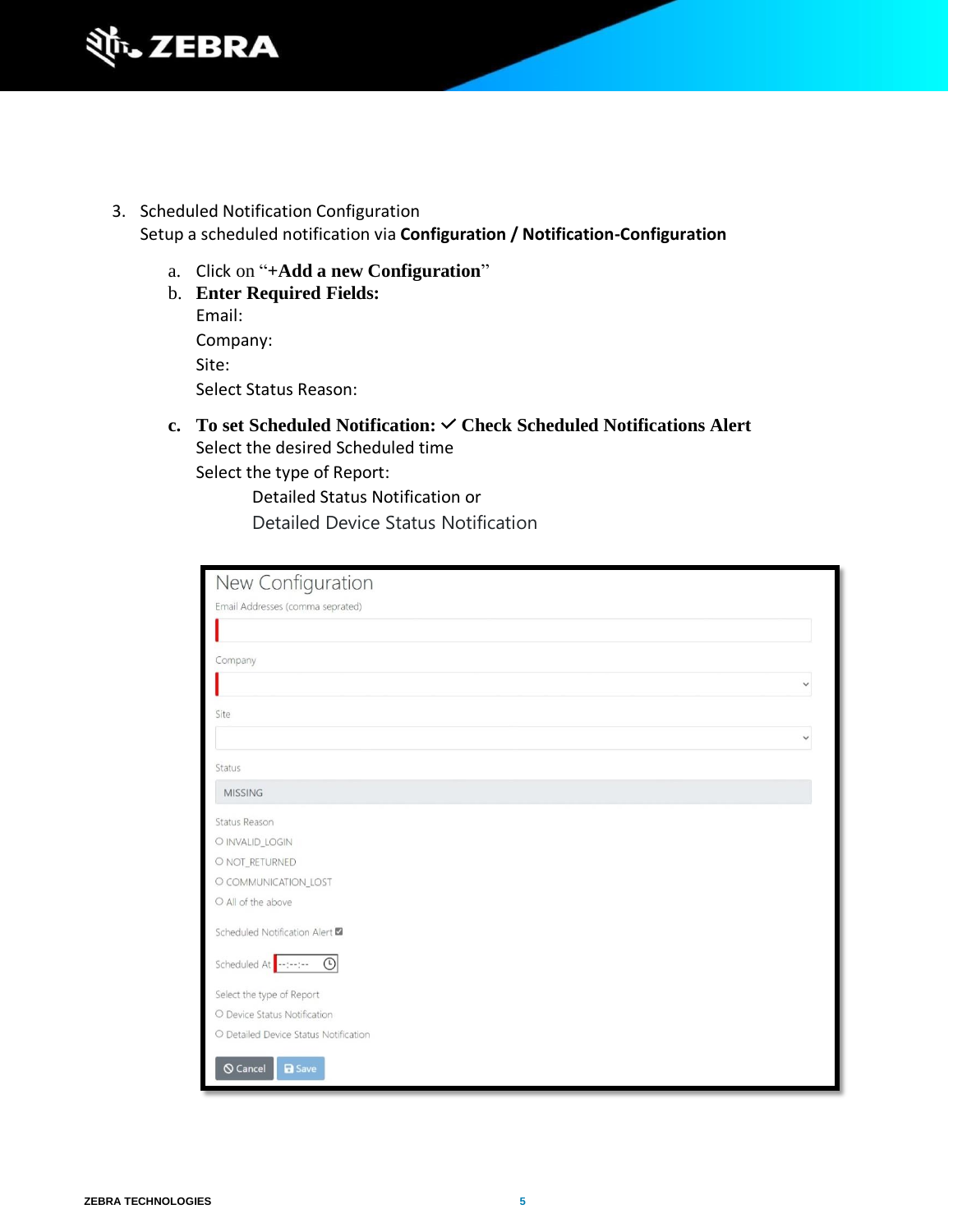

Examples of the Notification Email Reports received via email.

#### **Device Notification Report.**

| # | <b>Device Name</b> | Cab. Id/Serial                            | Alias | Last<br>Update              | Level | - Battery UserName Status | <b>Status Reason</b>              | <b>TimeZone</b> |
|---|--------------------|-------------------------------------------|-------|-----------------------------|-------|---------------------------|-----------------------------------|-----------------|
|   |                    | 80188 18102522503711 998 / 18102522503711 |       | 28-Feb-<br>2022<br>17:41:34 | 98    | A James                   | MISSINGNOT RETURNED Europe/London |                 |

#### **Detailed Device Notification Report**.

| UserNamel             | <b>Device Name</b>           | Cabinet<br>Name | Previous<br>State<br>Time | Previous<br>State | New<br><b>State</b><br>Time | <b>New State</b> | <b>Status Reason</b>  | <b>Battery</b><br>Level |
|-----------------------|------------------------------|-----------------|---------------------------|-------------------|-----------------------------|------------------|-----------------------|-------------------------|
| Ethan<br><b>James</b> | 18102522503711 r3gCab01 2022 |                 | 28-Feb-<br>17:21:29       | IN USE            | 28-Feb-<br>2022<br>17:21:29 | <b>MISSING</b>   |                       | 98                      |
|                       | 18102522503711 r3gCab01 2022 |                 | $28$ -Feb-<br>17:21:29    | <b>MISSING</b>    | 28-Feb-<br>2022<br>17:24:52 | ON CHARGE        |                       | 98                      |
|                       | 18102522503711 r3gCab01 2022 |                 | 28-Feb-<br>17:24:52       | ON CHARGE 2022    | $28$ -Feb-<br>17:32:42      | <b>MISSING</b>   | COMMUNICATION_LOST 98 |                         |

### <span id="page-5-0"></span>**Cabinet Kiosk AMS (Core v1.2.3 and UI v1.1.2)**

The following changes have been made to the ZAMS kiosk software.

1. A mandatory and critical update to replace a soon to be expiring security token. Kiosks not updated with the new kiosk core APK will fail in June 2022.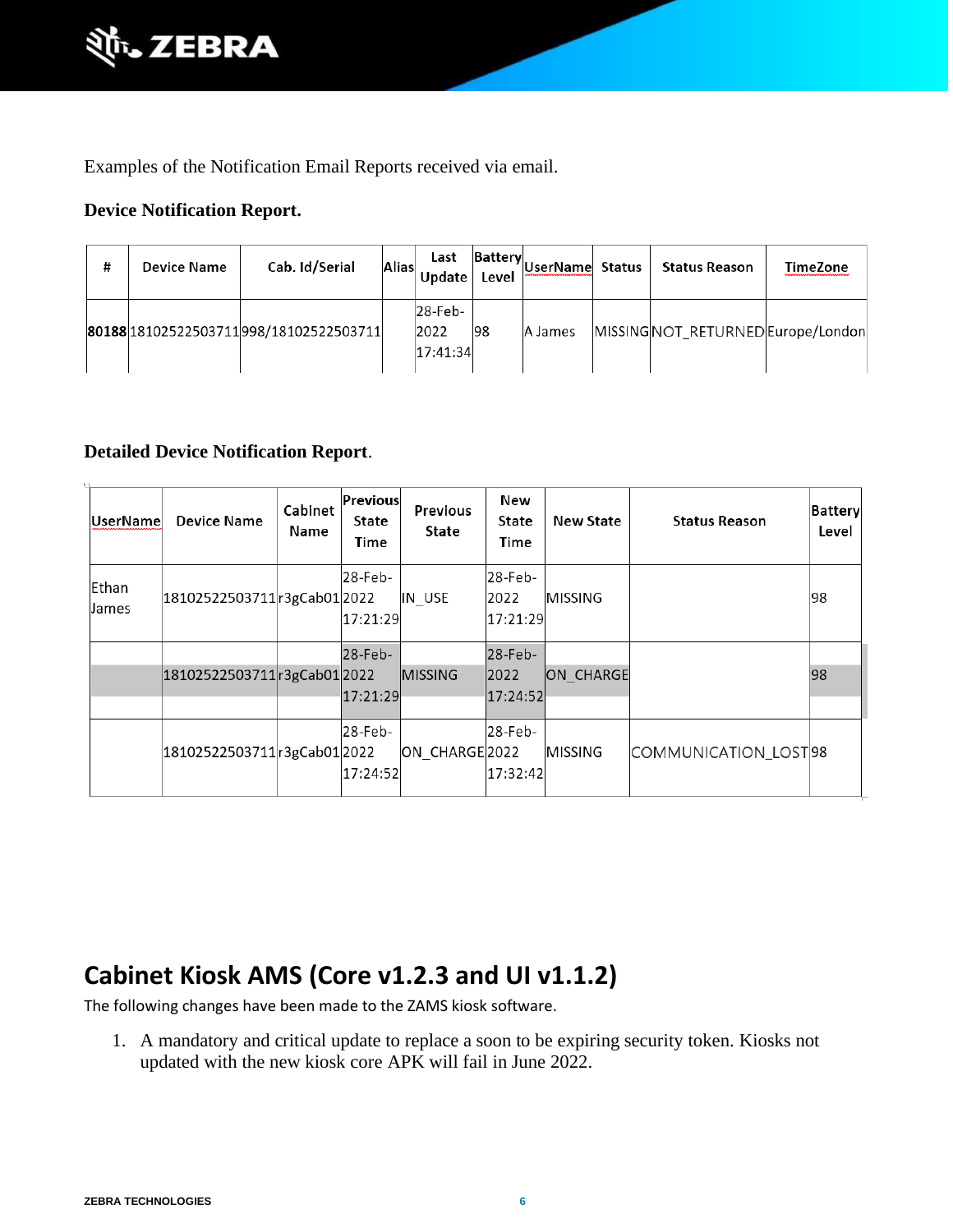

- 2. Support for Android 11 (A11) Kiosk OS installs has been added. Note the following:
	- a. ZAMS Kiosk APKS must be AMS Core v1.1.7  $\&$  AMS UI v1.1.2. or later. The same APKs can run on earlier device OS versions.

The following should be noted when updating from older installations

- (1) When upgrading from some older versions of the kiosk, the currently installed devices to no longer authenticate. It is recommended to update both the kiosk and devices at the same time. The device APKs may not work until they are updated
- (2) To ease with the removal and replace method of update, this release contains an MX XML file and corresponding stage now barcode to remove the device apks. Since the device apks were installed with device admin level access, they need an MX setting in place to be removed.
- (3) There have been changes made to the Data Wedge (DW) profiles over the past year. New DW profiles should be installed. If using custom DW profiles, the standard profiles packaged with ZAMS should be edited with changes.

Even without custom changes, the update of ZAMS needs to include the new DW profiles for the APKs to work properly.

b. By default, Android 11 defaults to a MAC randomization setting which means that a static IP reservation in a network will no longer work. Therefore, off MAC address randomization should be turned off prior to installing ZAMS.

A sample Zebra MX setting file has been provided with the release along with a Stage Now barcode that be can be used to configure the setting. The following URL documents the setting in more detail.

<https://techdocs.zebra.com/mx/wifi/#mac-randomization-enabledisable>

c. When applying XML and device settings via an automated process, it is possible there could be some delay or conditions that need to be before the application software can consume the changes. Therefore, it is recommended to either reboot the device or the application after installation to ensure the proper integration of new settings.

### <span id="page-6-0"></span>**Device AMS (v2.3.16)**

The following changes have been made ZAMS device software:

1. Support for A11 Device OS installs added AMS Device APKS must v2.3.16 or later for A11 installed devices. The same APKs can run on earlier device OS versions.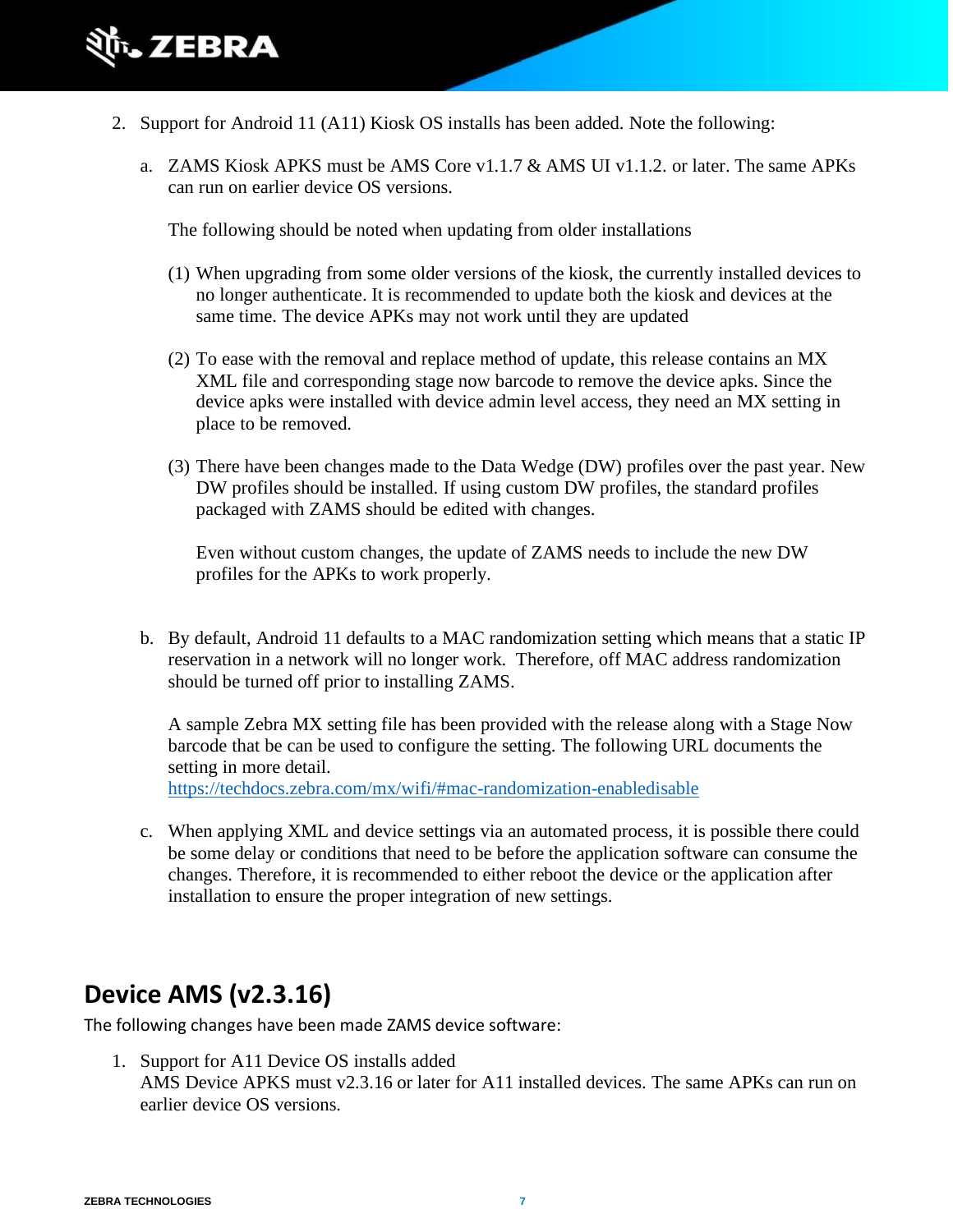

- 2. Bug Fixed: On A10 devices, the serial number does not show on the charge screen when the device first boots in cradle.
- 3. Update of datawedge profile "dwprofile\_amsPin.db" to support QR Code scanning of Pin and Swap user features (described later in this document).

See notes in the kiosk section about updated installation of the DW profiles.

- 4. The following new permissions settings were added and will cause a prompt on Manual Installations. XML files has been updated to the auto-install contents
	- a. Background Location permission
	- b. Application File access

Sample screen shots for manual installation below:

| 95                                                                                     | 8:00 PM $\ddot{\mathbf{x}} \cdot - \mathbf{A}$<br>49.1 | 8:00 PM $\hat{\mathbf{u}} =$<br>常自                                                                                                           |
|----------------------------------------------------------------------------------------|--------------------------------------------------------|----------------------------------------------------------------------------------------------------------------------------------------------|
|                                                                                        | Q<br><b>Location permission</b><br>$\leftarrow$        | $\alpha$<br>$\leftarrow$<br>All files access                                                                                                 |
| <b>Enter Your Passcode</b><br>Please enter 4-digit code                                | <b>M. ZEBRA</b>                                        | <b><i>B. ZEBRA</i></b>                                                                                                                       |
| <b>Notice</b>                                                                          | <b>AMS Device</b>                                      | <b>AMS Device</b><br>2.3.16                                                                                                                  |
| Background location permission is<br>required to allow bluetooth scan in<br>background | <b>LOCATION ACCESS FOR THIS APP</b>                    | Allow access to manage all<br>files                                                                                                          |
| <b>NO</b><br><b>YES</b>                                                                | Allow all the time<br>$\odot$                          | Allow this app to read, modify and<br>(i)                                                                                                    |
| 8<br>9                                                                                 | Allow only while using the app                         | delete all files on this device or any<br>connected storage volumes. If granted,<br>app may access files without your explicit<br>knowledge. |
| 0<br>$\leftarrow$                                                                      | Ask every time                                         |                                                                                                                                              |
| Register device                                                                        | Deny                                                   |                                                                                                                                              |
|                                                                                        | See all AMS Device permissions                         |                                                                                                                                              |
|                                                                                        |                                                        | ũ                                                                                                                                            |

5. Added Ability to Swap user (logging IN/Out of AMS) without the need of Cradle: This functionality allows an active user to Log out of the AMS and pass on the device to another user without returning the device to the Cradle. This functionality allows the next user to enter his valid pin to login in.

By following the simple steps this functionality can be used running the latest AMS Device APK.

- a. A user undocks a Device from the cradle and Logs in using his valid credentials.
- b. The Device is assigned to the user and the particular device will be displayed as IN\_USE as standard behavior.
- c. At any point during the shift time or after the sift ends if the user wants to pass the device to another user, then the user has to simply press of the AMS Device Icon. Pressing the AMS Device Icon the AMS Device a new Pin Screen will launch as given below.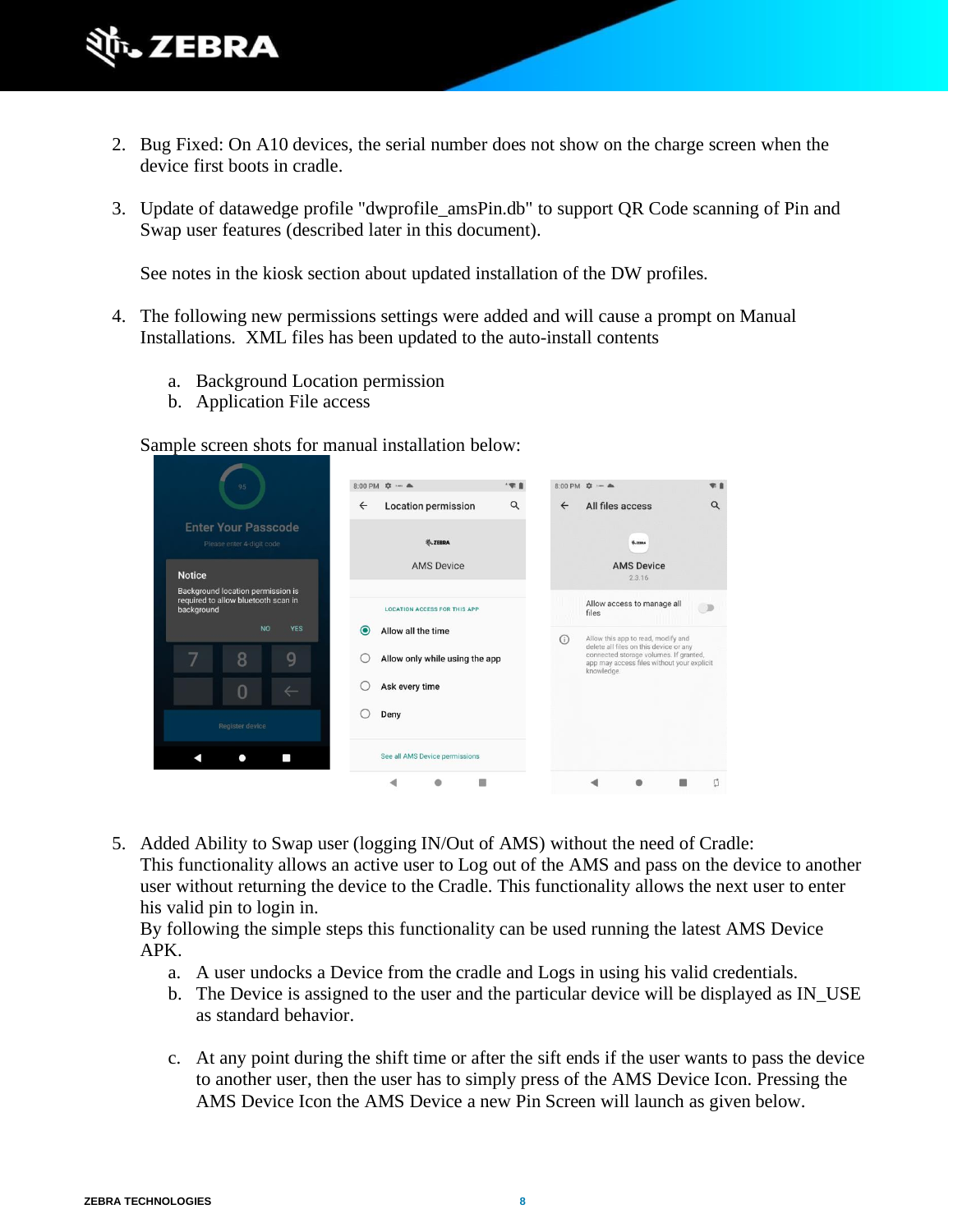



The screen displays the Device Login of the current user logged in.

d. At this point a new user, can enter their credentials and the particular device will be assigned to them.

If home button is pressed to minimize this screen the screen will pop-up again after few seconds. Therefore, the login screen can't be dismissed until a valid login is entered or the device is returned to cabinet.

\*Note: The device needs to be connected to the Kiosk in order for a log in to occur.

- 6. Added support for Zebra Partner Imprivata's SDK implementation of Single Sign On (SSO). Imprivata is a common SSO provider in healthcare. When Imprivata is in installed, ZAMS screens are managed by the Imprivata client application. See appendix for additional reference details on how the SDK integration works.
	- a. The setting " App Login on Reboot" should be turned off while using Imprivata APP. Otherwise ZAMS log in screens could be hidden or confuse a user.
	- b. It is recommended BLE proximity alarm should be turned off since healthcare workers may not understand the feature, need increased distance before logging in or can have noisy BT environments that could potentially impact performance.

# <span id="page-8-0"></span>**Appendix 1: Imprivata and ZAMS reference information**

The following are some key notes on the ZAMS and Imprivata feature integration requirements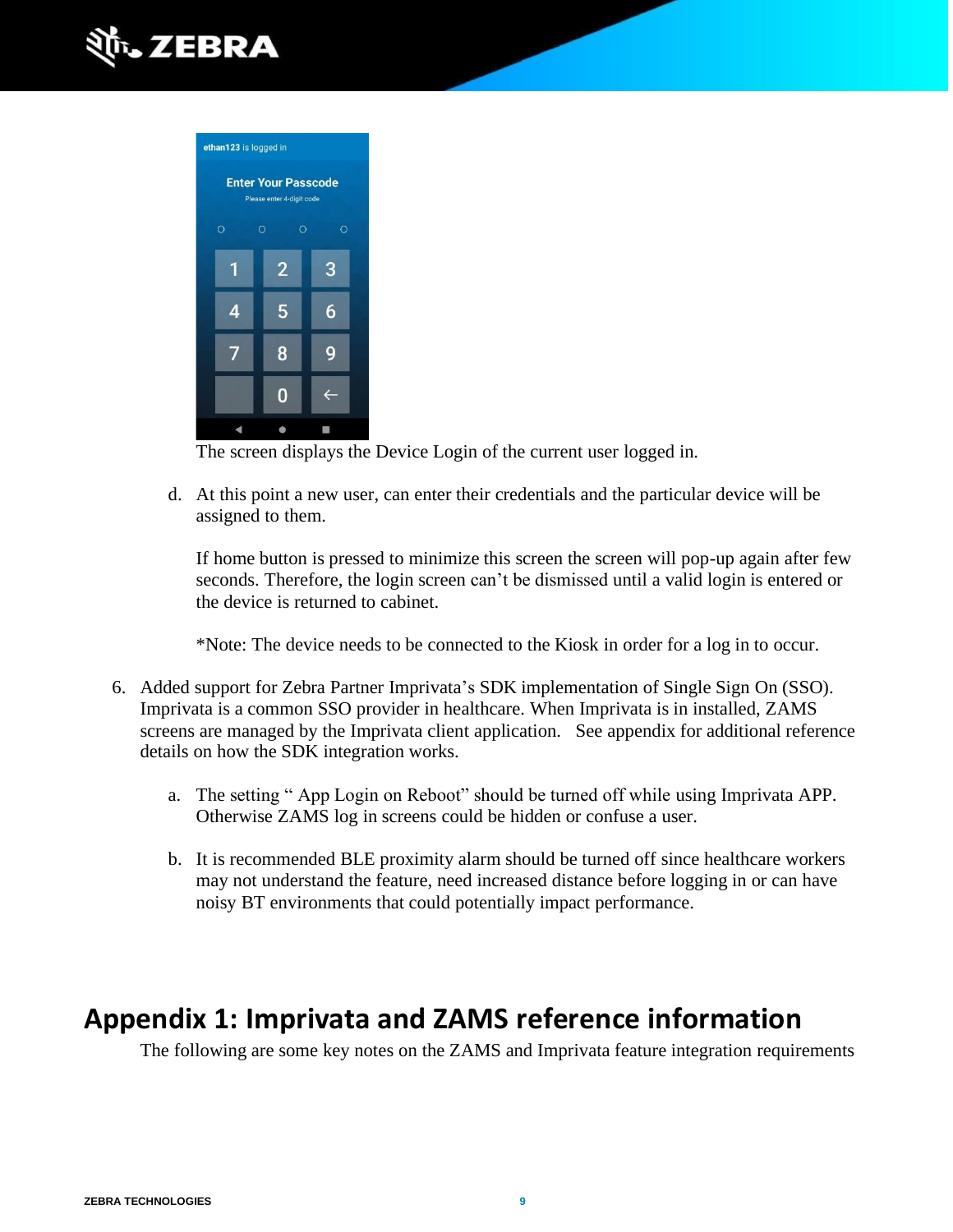

#### *MDM Note:*

1.MDM will be managing the Kiosk and devices.

2. If Zebra EHS (Enterprise Home Screen) or MDM Launcher is used, it must be configured to

allow both the ZAMS app and the Imprivata app to pop up over the launcher as needed.

#### *ZAMS/Imprivata Workflow: Device In Cradle:*





- 1. ZAMS notifies Imprivata that user returned device to cradle.
- 2. Imprivata logs off user, then notifies ZAMS when logoff complete.
- 3. ZAMS Kiosk and Portal show device "On Charge"
- 4. ZAMS charge screen/screensaver is shown on device.
- 5. If the ZAMs charge screen is dismissed (home button pressed for instance), it will pop back

up after a set time, but this is not intended to lock the device down. MDM Launcher or Zebra

EHS can be used to block unauthorized access to the device.

If ZAMS lock screen is minimized by pressing home button then the ZAMS lock screen

should reengage (pop-up) automatically after a configurable time 30, 60, 90 or 120 seconds.

The timing is configurable at site level.

#### *Device out of Cradle:*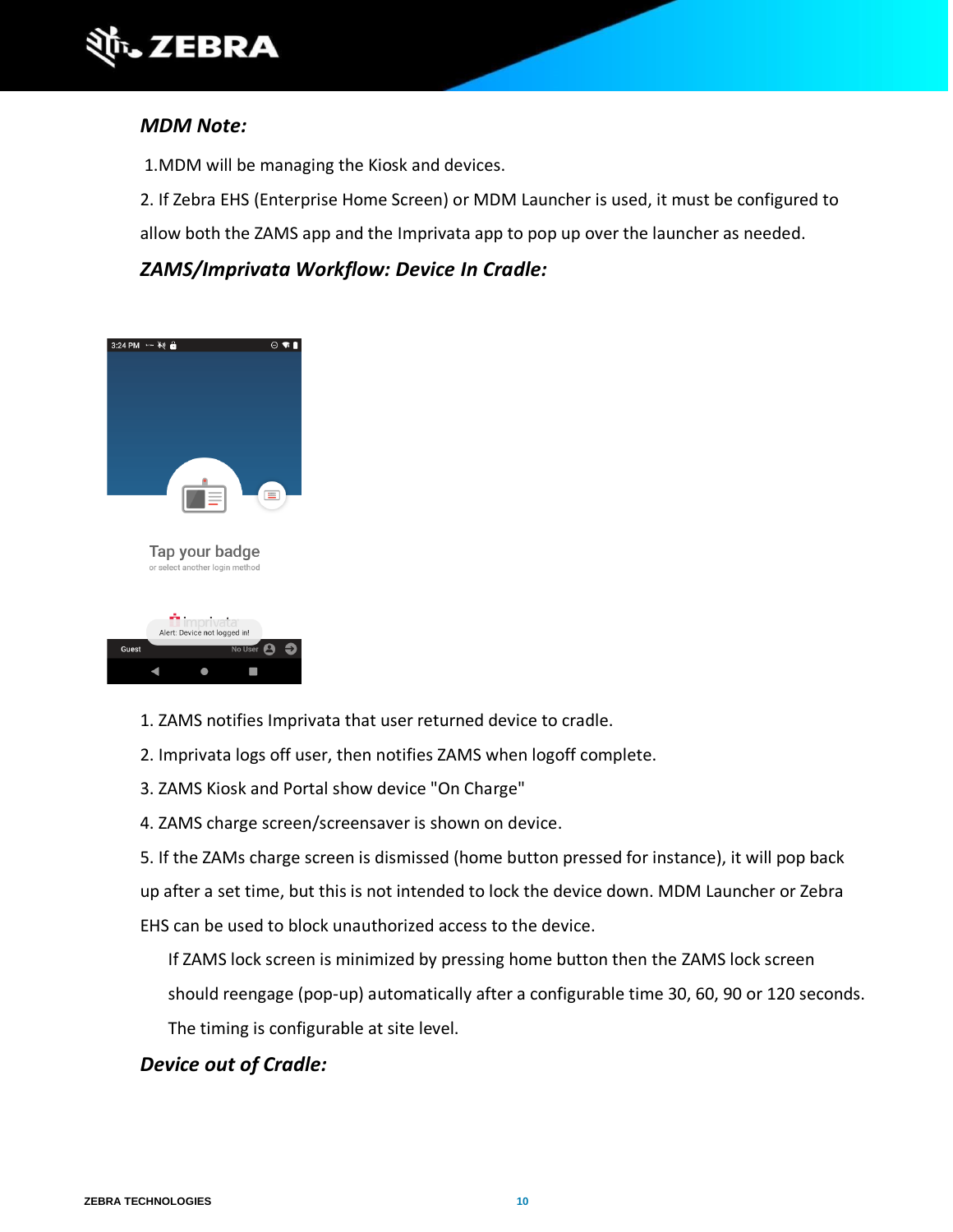

1. ZAMS kiosk and portal shows device as "Missing"

2. Imprivata screen is shown. User must log in to get past Imprivata screen

3. If user does not login, ZAMS app on the device will sound alarm on device after a timer

expires (ex 2 minutes).

4. A toast message "Alert Device not logged in!" will pop-up on the screen once device is taken out of the cradle.

5. If user has still not logged in within 5 minutes, device moves to "Missing/Invalid Login" in

ZAMS kiosk and portal and email will be sent by ZAMS if configured to do that.

6. Once user logs in to Imprivata:

a. ZAMS alarm on device will stop if it was sounding

b. ZAMS alarm timer on device will stop

c. ZAMS kiosk and portal will show device "In Use" by the user who was passed from the Imprivata app to the ZAMS app on the device.

d. ZAMS shift duration timer starts. (configurable duration)

e. If device does not come back at end of shift, device moves to "Missing/Not Returned"

in ZAMS kiosk and portal (showing user who last logged in), email will be sent (if

configured)

f. At end of shift, user puts device in cradle (see above "Device In Cradle" section)

7. Optionally, user can pass device that they are using to another user without returning to cabinet.

a. New user will log in to the Imprivata app

b. Imprivata notifies ZAMS that user has returned the device. Imprivata notifies ZAMS of the new user.

c. ZAMS kiosk and portal will show the device "In Use" associated to the new user and restart the shift duration timer.

d. If the new user login fails for some reason, ZAMS will continue to show the device associated to the previous user.

#### **Setting up Imprivata APP.**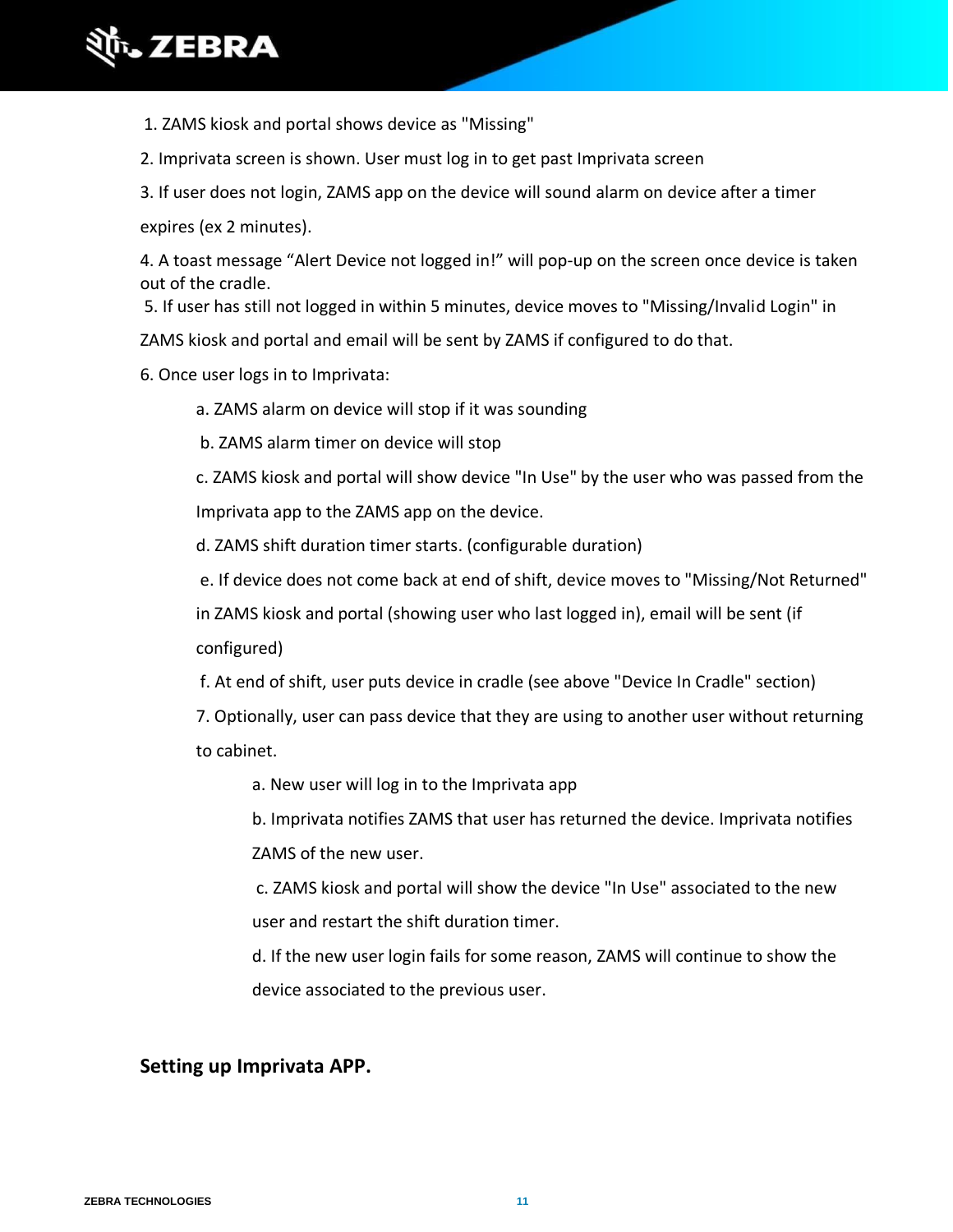

| 7:19 PM <b>E</b> $\Phi - \delta \phi$                                 |  |
|-----------------------------------------------------------------------|--|
| $\leftarrow$<br>Settings                                              |  |
| <b>Server Settings</b>                                                |  |
| Server IP<br>https://38.111.62.50                                     |  |
| Troubleshooting                                                       |  |
| Verbose Logging<br>Turns on additional logging for<br>troubleshooting |  |
| <b>Device Name</b>                                                    |  |
| <b>TC26</b>                                                           |  |
| Device ID                                                             |  |
| Gen:224ae2c72c794c5e83bd58f90475e506                                  |  |
| <b>Send Logs</b>                                                      |  |
| <b>Export Logs to file</b>                                            |  |
|                                                                       |  |
|                                                                       |  |

1. Server IP (shared by Imprivata) Must be entered in the Settings. To enter to the settings Menu tap on the Imprivata Home screen repeatedly until the Settings window opens.

## <span id="page-11-0"></span>**Known Constraints and Workarounds**

- 1. A Random behavior has been reported in Android 8 (Oreo) devices that Sometimes A 8 device takes long time to connect to the Wi-Fi and toast (Wi-Fi not connected) appears.
- 2. It's recommended BLE proximity is turned off if not understood. Customers that are like to move away from the cabinet before logging in may see this as an issue especially in noisy BT environments.

BT proximity range could be seen as inconsistent due to several factors including device limitations, BLE poll rates and RF environmental influences. Devices need to be placed within environment specific acceptable ranges to obtain consistency. It is recommended to verify proximity consistency during installation.

- 3. A new DW profile was added in v2.3.16 to support QR code scanning on Pin Activity and User Swap. If DW is not updated these features will not work as designed.
- 4. The XML settings in the sample auto-install files have shown isolated cases where a setting was not in place which required a restart of the application to work correctly. When applying XML and device settings via an automated process, it is possible there could be some delay or conditions that need to be before the application software can consume the changes. Therefore, it is recommended to either reboot the device or the application after installation to ensure the proper integration of new settings.
- 5. The setting "App Login on Reboot" should be turned off while using Imprivata APP. Otherwise ZAMS log in screens could be hidden or confuse a user.
- 6. Bug: Scheduled Email Configuration After the daylight-saving time came into effect There was onehour time difference delay in the delivery of the email reported by Zebra. The work-around to resolve this issue at present is to change the scheduled time in the ZAMS Portal if the delivery of the Scheduled Email has been disturbed.
- 7. Bug: Missing device report details show same values for previous and new state times